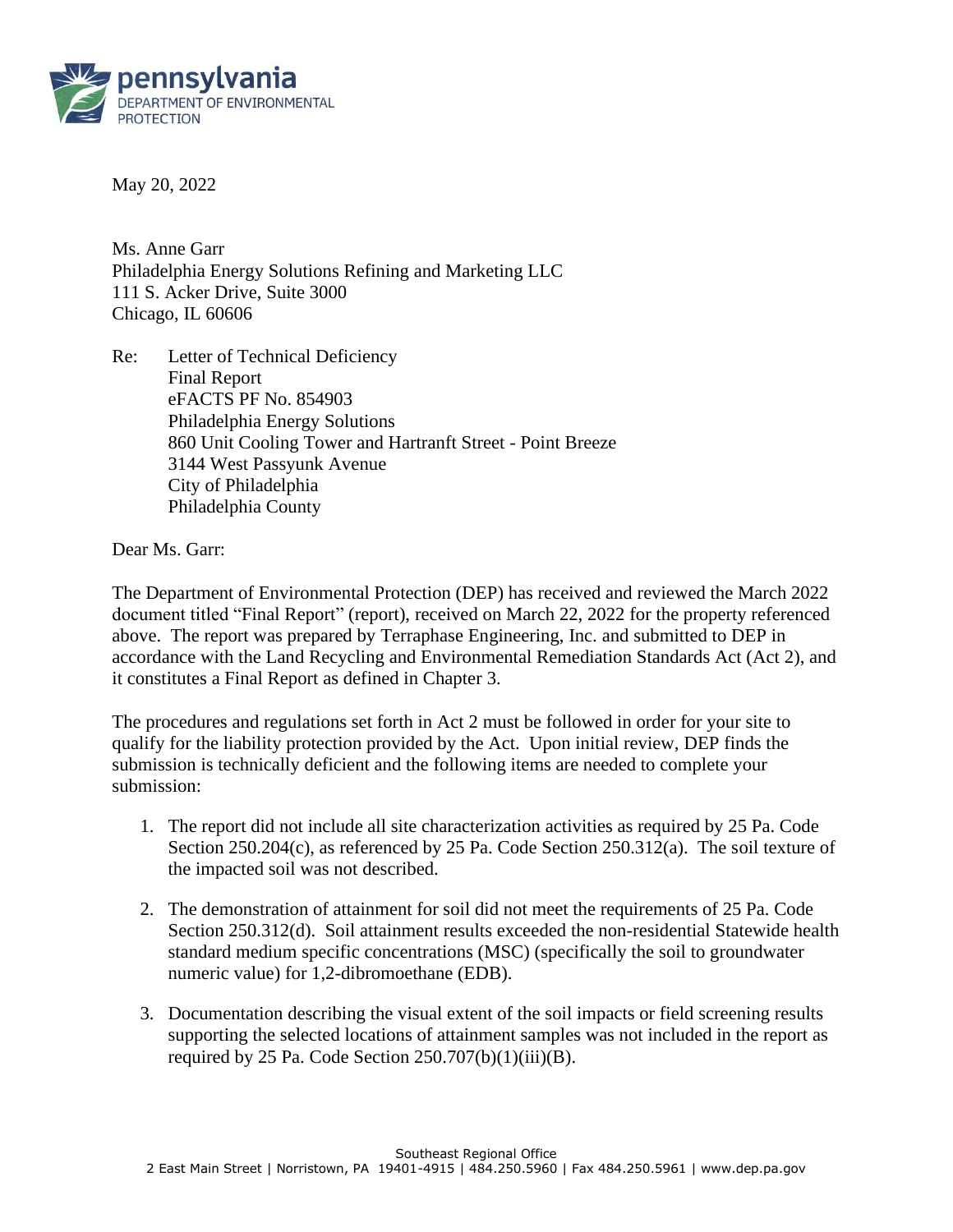- 4. The vapor intrusion assessment was not properly completed as required by 25 Pa. Code Section 250.312(a). Exceedances of non-residential vapor intrusion screening levels for EDB and 1,2-dichloroethane (EDC) were present and vapor intrusion was not evaluated.
- 5. Documentation regarding remedial activities was not included as required by 25 Pa. Code Section 250.204(f)(1), as referenced by 25 Pa. Code Section 250.312(c). Documentation for the liquid recovery via vacuum trucks and disposal was not provided. In addition, supporting documentation regarding the extent of the release supporting the basis that remedial efforts were guided by visual observation were not included in the Final Report.

Please address the above summarized technical deficiencies within 60 days. If the deficiencies noted above are corrected and a report resubmitted to DEP within 60 days, it will not be necessary to resubmit report review fees, resend the municipal notice, or republish the public notice. Please include a copy of this correspondence with any resubmission to confirm to DEP staff that an administrative completeness check is not necessary. If the corrected report is resubmitted later than 60 days from the date of this letter, the resubmitted report will need to include the appropriate fees and proofs of municipal and public notices.

We look forward to assisting you in the remediation of this property and encourage you to contact us throughout this process. If you have any questions or need further information regarding this matter, please contact Lisa Strobridge, P.G. by email at lstrobridg@pa.gov or by telephone at 484.250.5796.

Any person aggrieved by this action may appeal the action to the Environmental Hearing Board (Board), pursuant to Section 4 of the Environmental Hearing Board Act, 35 P.S. § 7514, and the Administrative Agency Law, 2 Pa.C.S. Chapter 5A. The Board's address is:

> Environmental Hearing Board Rachel Carson State Office Building, Second Floor 400 Market Street P.O. Box 8457 Harrisburg, PA 17105-8457

TDD users may contact the Environmental Hearing Board through the Pennsylvania Relay Service, 800.654.5984.

Appeals must be filed with the Board within 30 days of receipt of notice of this action unless the appropriate statute provides a different time. This paragraph does not, in and of itself, create any right of appeal beyond that permitted by applicable statutes and decisional law.

A Notice of Appeal form and the Board's rules of practice and procedure may be obtained online at http://ehb.courtapps.com or by contacting the Secretary to the Board at 717.787.3483. The Notice of Appeal form and the Board's rules are also available in braille and on audiotape from the Secretary to the Board.